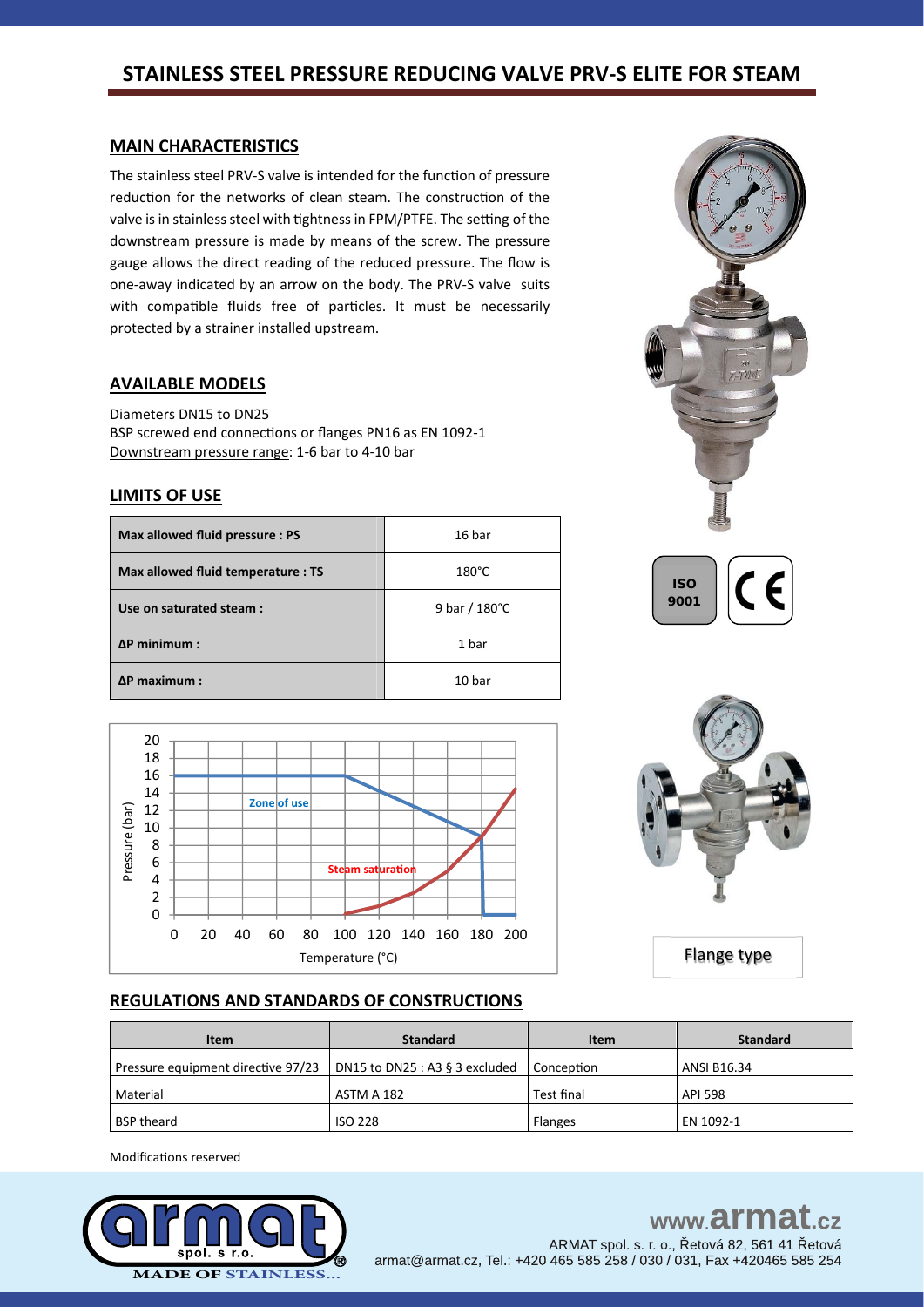### **CONSTRUCTION**

| $n^{\circ}$    | <b>Item</b>    | <b>Material</b>              | Plan |
|----------------|----------------|------------------------------|------|
| 1              | Gauge Ø 63     | All stainless steel $-1/4$ " |      |
| $\mathbf{2}$   | Upper cover    | Stainless steel 1.4408       |      |
| 3              | $U$ -ring      | <b>FPM</b>                   |      |
| 4              | Sealing spacer | <b>PTFE</b>                  |      |
| 5              | Shaft          | Stainless steel 1.4408       |      |
| 6              | Gasket         | <b>PTFE</b>                  |      |
| $\overline{7}$ | Lower seat     | Stainless steel 1.4408       |      |
| 8              | Corps          | Stainless steel 1.4408       |      |
| 9              | Sealing spacer | <b>PTFE</b>                  |      |
| 10             | $U$ -ring      | <b>FPM</b>                   |      |
| 11             | Spring         | Spring steel                 |      |
| 12             | Spring box     | Stainless steel 1.4408       |      |
| 13             | Spring washer  | <b>Brass</b>                 |      |
| 14             | Adjsting screw | Stainless steel 1.4401       |      |

## **DIMENSIONS (mm)**

|                                | <b>DN</b> | $\boldsymbol{\mathsf{H}}$ | L      | Gauge<br>connection | Weight<br>(kg) |               |
|--------------------------------|-----------|---------------------------|--------|---------------------|----------------|---------------|
| BSP screwed end<br>connections | 1/2"      | 80                        | $70\,$ | G 1/4"              | 0,8            |               |
|                                | 3/4"      | 105                       | 85     |                     | 1,0            | $\Rightarrow$ |
|                                | 1"        | 105                       | 92     |                     | 1,1            | <b>ED</b>     |
| Flanges                        | 15        | 85                        | 155    | G 1/4"              | 2,0            | L             |
|                                | 20        | 105                       | 155    |                     | $2,8$          | $\Rightarrow$ |
|                                | 25        | 105                       | 155    |                     | 5,3            | H             |

### **SPARE PARTS**

| <b>DN</b>                          | $1/2"$ – DN 15 | $3/4'' - DN 20$ | $1'' - DN$ 25 |  |
|------------------------------------|----------------|-----------------|---------------|--|
| Kit of sealing item 3,4,6,9 and 10 | 981830         | 981831          | 981832        |  |
| Spring 1-6 bar                     | 981730         | 981733          | 981736        |  |
| Spring 4-10 bar                    | 981731         | 981734          | 981377        |  |

Modifications reserved



# www.armat.cz

ARMAT spol. s. r. o., Řetová 82, 561 41 Řetová armat@armat.cz, Tel.: +420 465 585 258 / 030 / 031, Fax +420465 585 254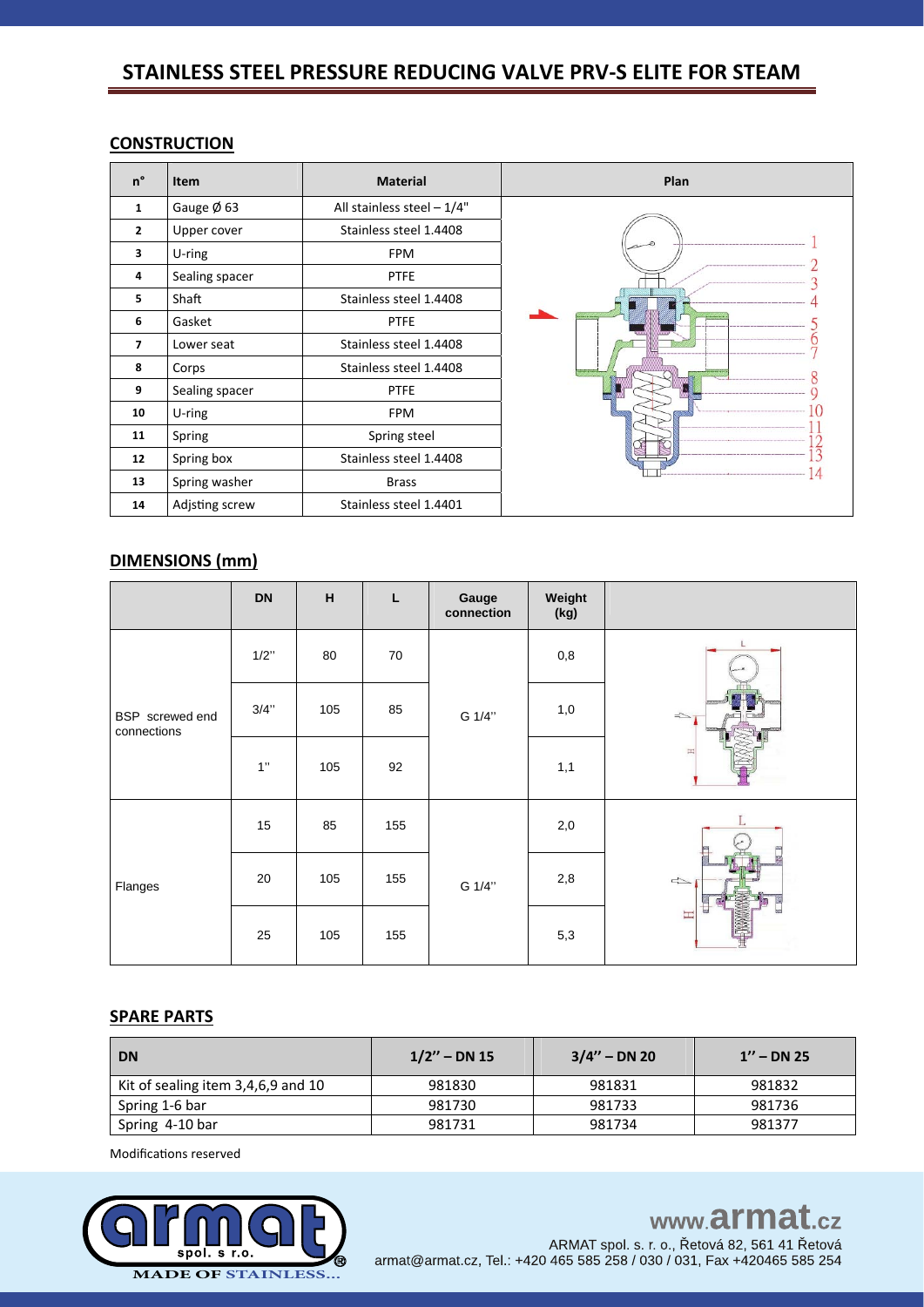### **FLOW COEFFICIENTS Kv (m3/h.)**

| <b>Size</b> | $1/2"$ – DN 15 | $3/4'' - DN 20$ | $1'' - DN 25$ |  |  |
|-------------|----------------|-----------------|---------------|--|--|
| Κv          | ∸∙             | 5,3             | 6,6           |  |  |

### **TABLE OF FLOWRATE STEAM (kg/h.)**

| Flowrate (Kg/h)           |                | Pressure<br>upstream<br>(bar) | 3   | 4   | 5   | 6   | 8   | 10  | 12  |
|---------------------------|----------------|-------------------------------|-----|-----|-----|-----|-----|-----|-----|
|                           |                | $1/2$ "                       | 50  | 67  | 84  | 100 | 134 | 168 | 201 |
|                           | $\mathbf{1}$   | 3/4"                          | 190 | 254 | 318 | 381 | 508 | 636 | 763 |
|                           |                | 1"                            | 230 | 307 | 384 | 460 | 614 | 768 | 921 |
|                           |                | $1/2$ "                       | 50  | 67  | 94  | 100 | 134 | 168 | 201 |
|                           | $\overline{2}$ | 3/4"                          | 187 | 250 | 318 | 381 | 508 | 636 | 763 |
|                           |                | 1"                            | 225 | 302 | 384 | 460 | 614 | 768 | 921 |
|                           |                | $1/2$ "                       |     | 61  | 84  | 100 | 134 | 168 | 201 |
|                           | $\overline{3}$ | 3/4"                          |     | 233 | 318 | 381 | 508 | 636 | 763 |
|                           |                | 1"                            |     | 281 | 384 | 460 | 614 | 768 | 921 |
|                           | $\overline{4}$ | $1/2$ "                       |     |     | 72  | 100 | 134 | 168 | 201 |
|                           |                | 3/4"                          |     |     | 271 | 373 | 499 | 636 | 763 |
| Pressure downstream (bar) |                | 1"                            |     |     | 327 | 451 | 603 | 768 | 921 |
|                           | 6              | $1/2$ "                       |     |     |     |     | 134 | 168 | 201 |
|                           |                | 3/4"                          |     |     |     |     | 465 | 635 | 749 |
|                           |                | 1"                            |     |     |     |     | 562 | 767 | 905 |
|                           |                | $1/2$ "                       |     |     |     |     |     | 168 | 201 |
|                           | 8              | 3/4"                          |     |     |     |     |     | 542 | 747 |
|                           |                | 1"                            |     |     |     |     |     | 654 | 902 |

Modifications reserved



www.armat.cz ARMAT spol. s. r. o., Řetová 82, 561 41 Řetová armat@armat.cz, Tel.: +420 465 585 258 / 030 / 031, Fax +420465 585 254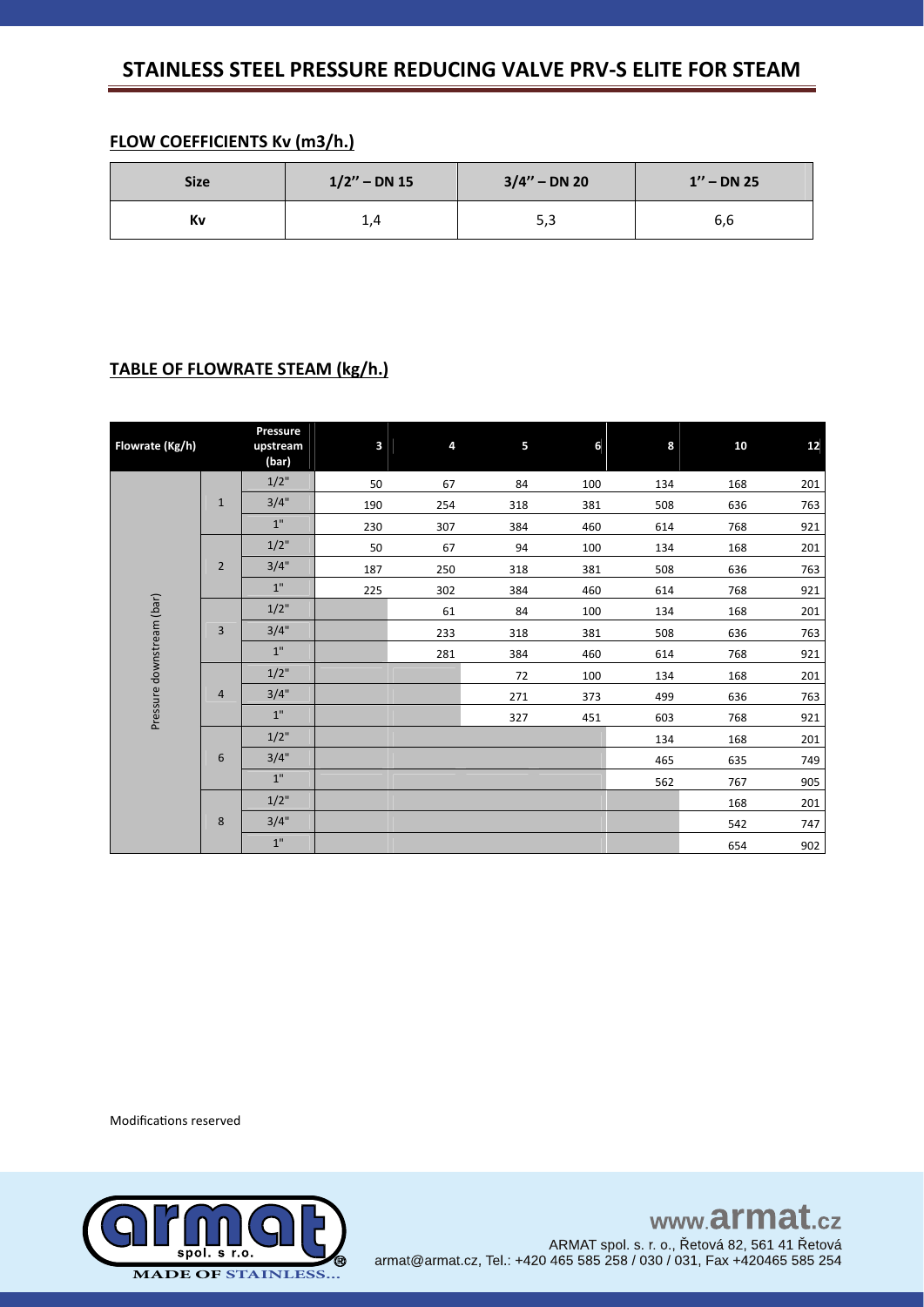### **INSTALLATION**

**Position of mounting :** The usual position of mounting of the PRV-S is vertical on horizontal piping, manometer upward. mounting on vertical piping : Although not recommended this mounting is possible for diameters DN 15 for DN 25, only on downward flow.



**Convergent and divergent :** If the diameter of the PRV-S is lower than the diameter of the piping (see § sizing), install upstream a convergent.

For a use on a gas, It is necessary to plan at the exit of the PRV-S a bigger sized pipe to that of the entrance and to link it by a divergent, The relaxed gas needing a bigger pipe's section.

**Length of tranquillizing :** To assure a good stability of the downstream pressure and reduce the turbulences at the exit of the PRV-S, plan before any of accident piping or device, A straight piping length at least equal to 5 x DN and 10 x DN if possible. In the case of a double pressure reduction, plan an identical lenght between both valves.



**Upstream isolation :** Plan a stop valve upstream to the PRV-S. This one is not necessarily tight in zero flowrate and cannot be considered as an isolation valve.

**Upstream filtration :** To protect the mechanism about 5/10 ° intern impurities, plan a filter of protection upstream to the PRV-S with a threshold of filtration.

**Safety valve :** For the pressure reduction of on a gas : the low pressure reducer PRV-S not being necessarily tight in zero flowrate, the upstream pressures and downstream could balance each other. Plan a safety valve to protect downstream equipments to the LPRV.

Modifications reserved